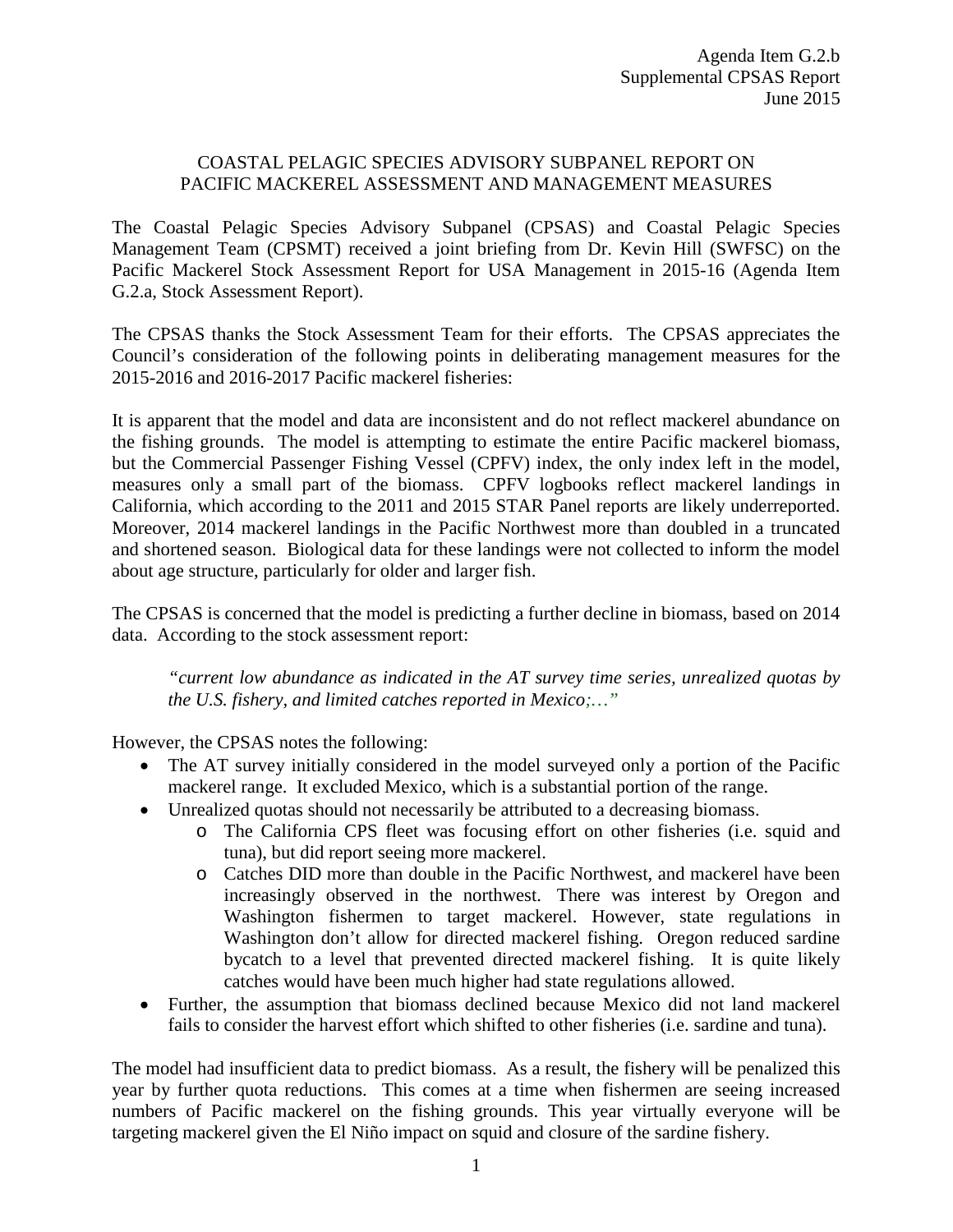In summary, our recommendations include the following:

- Data collection programs need to be substantially expanded:
	- o Biological data in the Pacific Northwest should be collected and included in future models as soon as possible to incorporate data on stock age structure, including older and larger fish.
	- o Recreational catch data collection programs should emphasize the need to report all Pacific mackerel catches, whether retained, returned or used for bait.
- AT survey methodology should be modified
	- o increase the spatial boundaries of the survey grid
	- o add side-looking sonar acoustics to capture fish in the upper water column
	- o trawl samples must be substantially increased to accurately measure the true CPS assemblage.
- Efforts should be continued to encourage collaborative tri-national research and data exchanges, and to collaborate with the fishing industry toward improving the knowledge of Pacific mackerel.

Similar recommendations are also expressed in the Research and Data Needs section of the Pacific Mackerel Stock Assessment Report.

The one overarching recommendation that we believe is critical is to allow the Council flexibility to adjust management measures as needed between scheduled stock assessment reviews. Pacific mackerel are acknowledged to have rapid 'spikes' in abundance in favorable conditions.

It is important to reiterate that with the closure of the sardine fishery, and the likely decline in squid abundance due to the current El Nino cycle, effort will increase on Pacific mackerel in 2015, both in California and Oregon. The Council needs maximum flexibility to adjust the biomass estimate mid-management cycle, i.e., prior to the 2017-2018 fishing year.

## **Harvest and Management Specifications**

The CPSAS supports the CPSMT recommendations for Pacific mackerel management, including P\* value of 0.45 and Tables 3 and 4 from the CPSMT report (Agenda Item G.2.a Supplemental CPSMT Report) which are duplicated below, for the 2015-16 and 2016-17 fisheries. The CPSAS recommends a set aside of 1,000 mt for incidental catches in other CPS fisheries.

Should the directed fishery reach the ACT and shift to an incidental catch-only fishery, the CPSAS recommends a 45 percent incidental landing allowance of mackerel in other CPS fisheries. In addition, 3 mt of Pacific mackerel may be landed without any other CPS.

The CPSAS strongly recommends an in-season review of the 2015-2016 Pacific mackerel fishery at the March 2016 Council meeting, if needed, to consider releasing a portion of the incidental set-aside to the directed fishery.